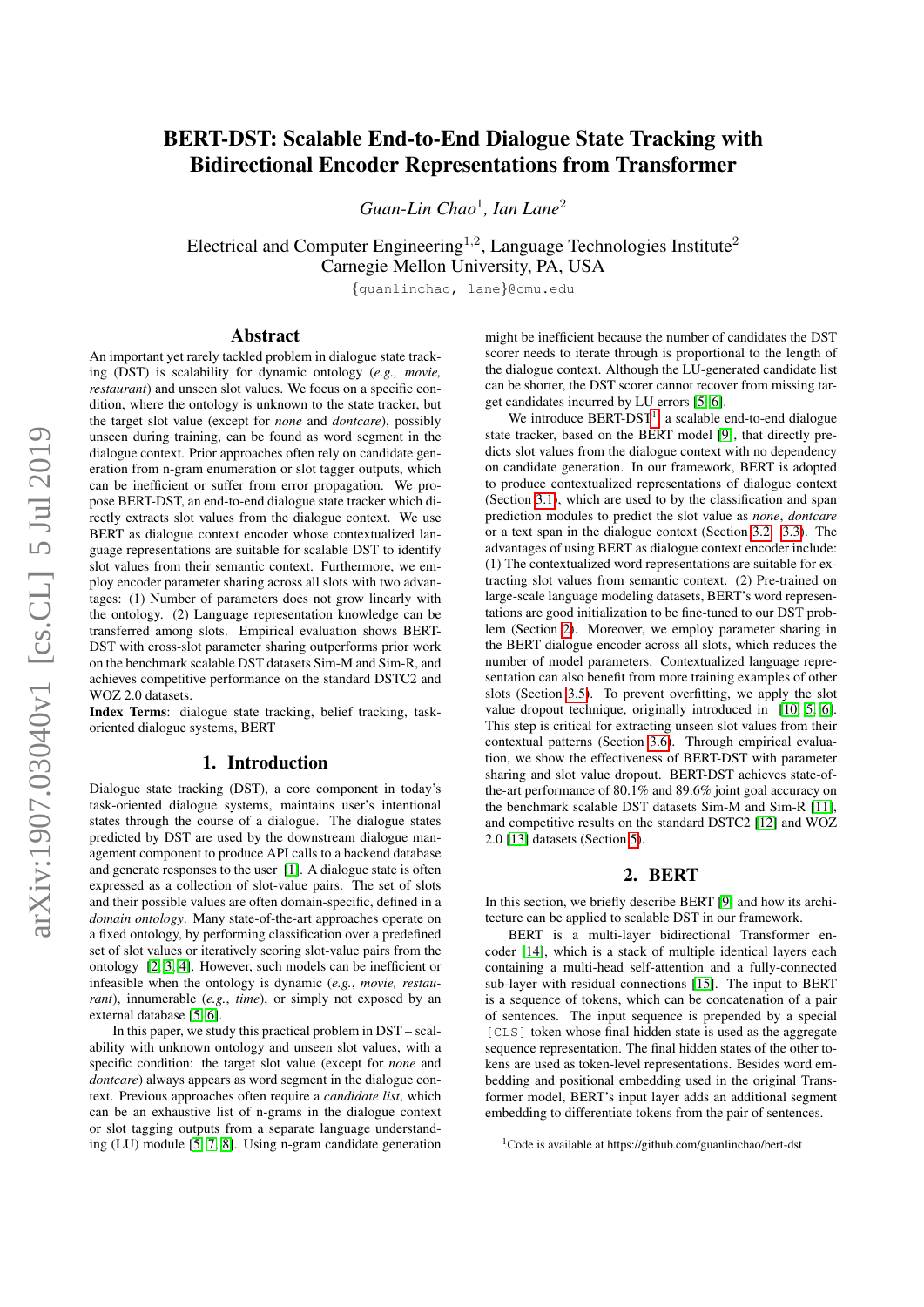<span id="page-1-1"></span>

Figure 1: *Architecture of the proposed BERT-DST framework. The diagram is color-coded such that modules with the same color share the same parameters. For each user turn, BERT-DST takes as input the recent dialogue context (system utterance in previous turn and the user utterance), and outputs turn-level dialogue state. BERT dialogue context encoding module* Φ*BERT (blue) produces contextualized sentence-level and token-level representations of the dialogue context. The per-slot classification module* Φ*cls (red) uses the sentence-level representation to generate a categorical distribution over three types of slot values* {*none, dontcare and span*}*. The per-slot span prediction module* Φ*span (green) gathers the token-level representations and output the start and end positions (span) of the slot value. Note that the dialogue context encoding module* Φ*BERT allows parameter sharing across all slots.*

To learn bidirectional contextualized representations and inter-sentence relationship, BERT model is pre-trained on two unsupervised language modeling tasks: masked language modeling [\[16\]](#page-4-15) and next sentence prediction, using the BooksCorpus [\[17\]](#page-4-16) and the English Wikipedia corpora. The procedures of language model pre-training are detailed in [\[9\]](#page-4-8). With extra projection layers and fine-tuning the deep structure, BERT has been successfully applied to various tasks such as reading comprehension, named entity recognition, sentiment analysis, *etc*.

Our proposed application of BERT to scalable DST is in spirit similar to the Stanford Question Answering Dataset (SQuAD) task [\[18\]](#page-4-17). In SQuAD, the input is a question and a reading passage. If the reading paragraph contains the answer to the question, the output is a segment of text from the paragraph, represented by its span (start and end positions). Otherwise, the model should output *unanswerable*. Similarly, in our targeted case of scalable DST, a slot's value can be *none*, *dontcare*, or a word segment from the dialogue context. Our proposed framework uses BERT's contextualized sentence-level and token-level representations to determine the type of slot value (*none*, *dontcare*, or *span*), and the span of the specified slot value from the dialogue context. Using BERT as dialogue context encoder provides the following advantages. The contextualized word representations are suitable for extracting slot values from contextual patterns. With large-scale language model pre-training, BERT's word representations are good initialization to be fine-tuned to our DST problem.

## 3. BERT-DST

In this section, we describe in detail the proposed BERT-DST framework, as shown in Figure [1.](#page-1-1) For each user turn, BERT-DST takes the recent dialogue context as input and outputs the turn-level dialogue state. First, the dialogue context input is encoded by the BERT-based encoding module to produce contextualized sentence-level and token-level representations. The sentence-level representation is then used by the classification module to generate a categorical distribution over three types of slot values: *none*, *dontcare* or a *span* from the input. The span prediction module gathers the token-level representations and outputs the slot value's start and end positions. Finally, an update mechanism is used to track dialogue states across turns.

#### <span id="page-1-0"></span>3.1. Dialogue Context Encoding Module

The dialogue context encoding module is based on BERT. We use the system utterance from the previous turn and the current turn user utterance as dialogue context input, represented as a token sequence in BERT's input format. The first token is [CLS], followed by the tokenized system utterance, [SEP], and tokenized user utterance. Let  $[x_0, x_1, \dots, x_n]$  denote the input token sequence. BERT's input layer embeds each token  $x_i$  into an embedding  $e_i$ , which is the sum of three embeddings:

$$
BERT input(x_i) = E_{\text{tok}}(x_i) + E_{\text{seg}}(i) + E_{\text{pos}}(i)
$$
  
=  $\mathbf{e}_i \in \mathbb{R}^d$ ,  $\forall 0 \le i \le n$  (1)

where  $E_{\text{tok}}(x_i)$  is WordPiece embedding [\[19\]](#page-4-18) for token  $x_i$ ,  $E_{\text{seg}}(i) \in \{\mathbf{e}_{\text{first}}, \mathbf{e}_{\text{second}}\}$  is segment embedding whose value is determined by whether the token belongs to the first or second sentence, and  $E_{\text{pos}}(i)$  is positional embedding [\[20\]](#page-4-19) for the *i*-th token.

The embedded input sequence  $[\mathbf{e}_0, \cdots, \mathbf{e}_n]$  is then passed to BERT's bidirectional Transformer encoder, whose final hidden states are denoted by  $[\mathbf{t}_0, \cdots, \mathbf{t}_n]$ .

$$
[\mathbf{t}_0, \cdots, \mathbf{t}_n] = \text{BiTransformer}([\mathbf{e}_0, \cdots, \mathbf{e}_n])
$$

$$
\mathbf{t}_i \in \mathbb{R}^d, \ \forall \ 0 \le i \le n
$$
 (2)

The contextualized sentence-level representation  $t_0$ , *i.e.*, the final state corresponding to the [CLS] token, is passed to the classification module. The contextualized token-level representations  $[\mathbf{t}_1, \cdots, \mathbf{t}_n]$  are used by the span prediction module.

The parameters in the dialogue context encoding module, denoted by  $\Phi_{BERT}$ , are initialized from a pre-trained BERT checkpoint and then fine-tuned on our DST dataset.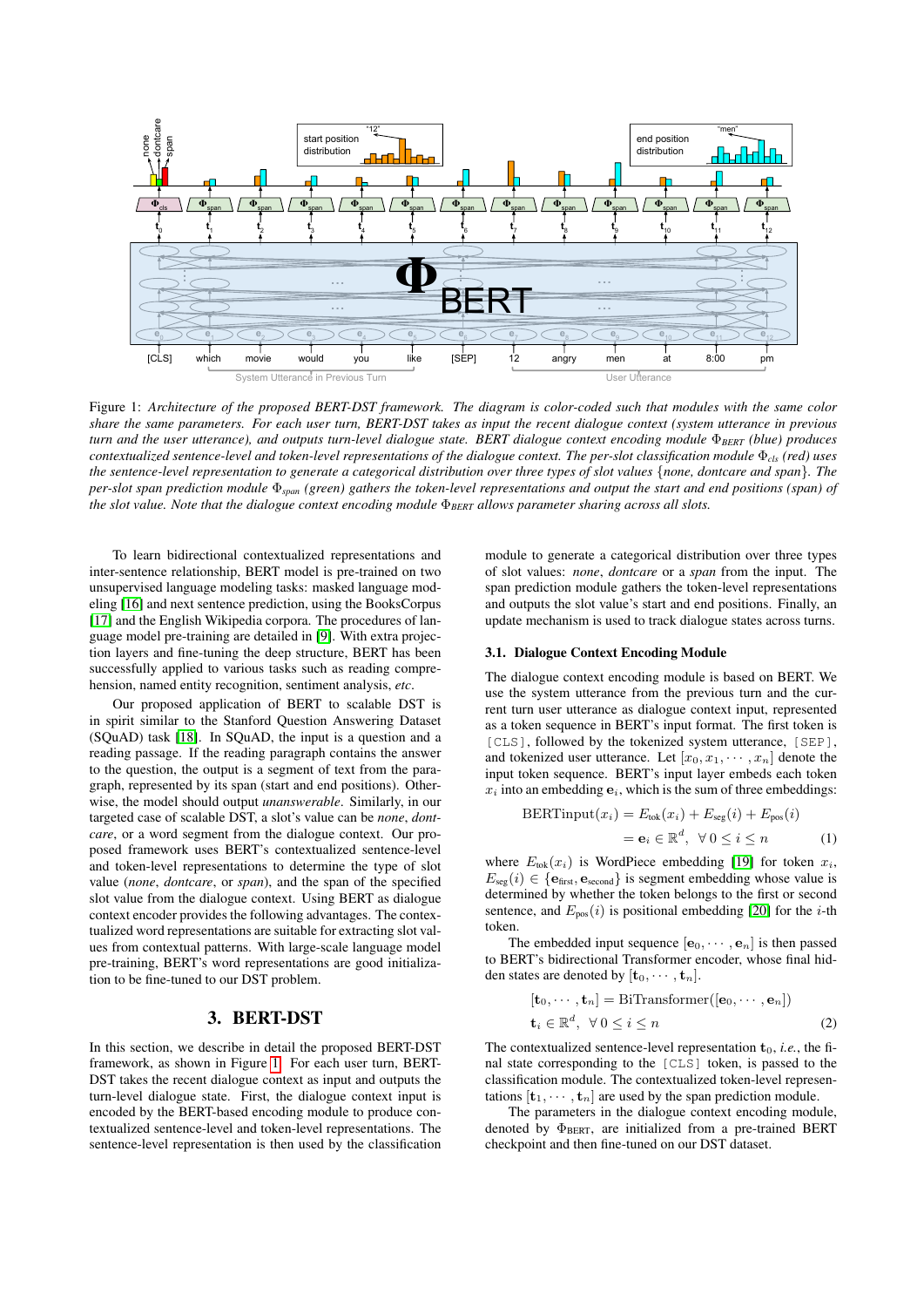#### <span id="page-2-0"></span>3.2. Classification Module

The classification module's input is the sentence-level representation  $t_0$  from the dialogue context encoding module. For each slot  $s \in S$  in the collection of all informable slots S, the classification module predicts the value of  $s$  to be one of the three classes {*none*, *dontcare*, *span*} using linear projection and softmax.

$$
\mathbf{a}^s = \mathbf{W}_{cls}^s \mathbf{t}_0 + \mathbf{b}_{cls}^s = [a_{\text{none}}^s, a_{\text{dontcare}}^s, a_{\text{span}}^s] \in \mathbb{R}^3 \quad (3)
$$

$$
\mathbf{p}^s = \text{softmax}(\mathbf{a}^s) = [p^s_{\text{none}}, p^s_{\text{dontcare}}, p^s_{\text{span}}]
$$
(4)

$$
slot\_value^s = \operatorname{argmax}_{c \in \{\text{none, dontcare, span}\}} (p_c^s)
$$
 (5)

The per-slot classification parameters, denoted by  $\Phi_{\text{cls}}^{s}$  =  $\{ \mathbf{W}_{cls}^{s}, \mathbf{b}_{cls} \}$ , are trained from scratch on our DST dataset.

#### <span id="page-2-1"></span>3.3. Span Prediction Module

For each slot  $s \in S$ , the span prediction module takes as input the token-level representations  $[\mathbf{t}_1, \cdots, \mathbf{t}_n]$  from the dialogue context encoding module. Each token representation  $t_i$  is linearly projected through a common layer whose output values  $\alpha_i^s$  and  $\beta_i^s$  correspond to start and end positions respectively. Softmax is then applied to the position values to produce a probability distribution over all tokens, by which the slot value span (start and end positions) of s can be determined.

$$
[\alpha_i^s, \beta_i^s] = \mathbf{W}_{\text{span}}^s \mathbf{t}_i + \mathbf{b}_{\text{span}}^s \in \mathbb{R}^2, \forall 1 \le i \le n \quad (6)
$$

$$
\mathbf{p}_{\alpha}^{s} = \text{softmax}(\alpha^{s})
$$
 (7)

$$
\mathbf{p}_{\beta}^{s} = \text{softmax}(\beta^{s})
$$
\n(8)

start pos <sup>s</sup> = argmax<sup>i</sup> (p s α,i) (9) end pos <sup>s</sup> = argmax<sup>i</sup> (p s β,i) (10)

The per-slot span prediction parameters, denoted by  $\Phi_{\text{span}}^s$  =  $\{ \mathbf{W}_{\text{span}}^s, \mathbf{b}_{\text{span}}^s \}$ , are trained from scratch on our DST dataset.

#### 3.4. Dialogue State Update Mechanism

To track dialogue states across turns, we employ a rule-based update mechanism. In each turn, if the model's turn prediction for a slot is *dontcare* or a specified value (*i.e.*, any value other than *none*), it will be used to update the dialogue state. Otherwise, the dialogue state of the slot remains the same as the previous turn.

#### <span id="page-2-2"></span>3.5. Parameter Sharing

Although our classification and span prediction modules are slot-specific, we notice that the contextualized representations generated by the dialogue context encoding module can be shared among slots; *i.e.*, we can apply parameter sharing in the dialogue context encoding module across all slots. Sharing dialogue context encoder parameters  $\Phi_{BERT}$  across all slots not only drastically reduces the number of model parameters. It also allows knowledge transfer among slots, which may potentially benefit contextual relation understanding. In the following sections, we call the joint architecture of slot-specific BERT-DST models as BERT-DST SS and the BERT-DST model with encoding module parameter sharing as **BERT-DST\_PS**.

#### <span id="page-2-3"></span>3.6. Slot Value Dropout

Slot value dropout, or targeted feature dropout, was originally proposed to address the under-training problem of contextual features in slot-filling [\[10\]](#page-4-9). The problem happens when models tend to overfit to frequent slot values in training data instead of learning contextual patterns, which adversely harms the performance on OOV slot values. To improve the robustness for unseen slot values, in the training phase, we replace each of the target slot value tokens by a special [UNK] token at a certain probability.

## 4. Experiments

We evaluate our models using *joint goal accuracy* [\[12\]](#page-4-11), a standard metric for DST. The model's prediction has to jointly match all the informable slot labels to be considered correct.

#### 4.1. Datasets

We evaluate our models on four benchmark datasets: Sim-M, Sim-R [\[11\]](#page-4-10), DSTC2 [\[12\]](#page-4-11) and WOZ 2.0 [\[13\]](#page-4-12). The statistics of the datasets are shown in Table [3](#page-4-20) in Appendix.

Sim-M and Sim-R are specialized for scalable DST, which contain human-paraphrased simulated dialogues in the movie and restaurant domains. They have span annotations for all specified slot values (*i.e.* values other than *none* and *dontcare*) in the system and user utterances. In the event that the target slot value has multiple spans in the dialogue context, we use the span of the last occurrence as reference. The prevalence of out-of-vocabulary (OOV) values in Sim-M's *movie* and Sim-R's *restaurant name* slots makes them particularly challenging and suitable for scalable DST evaluation.

DSTC2 and WOZ 2.0 are standard benchmarks for taskoriented dialogue systems, which are both in the restaurant domain and share the same ontology. In DSTC2, automatic speech recognition (ASR) hypotheses of user utterances are provided to assess DST models' robustness against ASR errors, so we use the top ASR hypothesis for validation and testing. In WOZ 2.0, the user interface is typing and collection of user utterances exhibit higher degree of lexical variation. ASR errors and flexible language use can cause problems in defining slot value spans, which is basis for our targeted scalable DST condition. The problem arises when erroneous ASR hypotheses do not contain a user's intended specified value or the user uses a *creative* expression in which a clear boundary of a value's span can be hard to define. For example, "My wife thinks she likes international but I don't want to take out a loan." is annotated with price\_range=cheap. Such challenging instances in DSTC2 and WOZ 2.0 set the performance upper bound for our proposed scalable DST framework.

Note that in the evaluation, we do not apply an output canonicalization step to handle other possible valid variations of span. Therefore our model's predicted slot value span has to exactly match the label span to be considered correct.

#### 4.2. Implementation Details

We use the pre-trained *[BERT-Base, Uncased]* model which has 12 hidden layers of 768 units and 12 self-attention heads for lower-cased input text<sup>[2](#page-2-4)</sup>. The span prediction loss for {*none*, *dontcar*} slots is set to zero. The total loss is defined as  $(0.8\mathcal{L}^{\text{xent}}_{\text{cls}} + 0.1\mathcal{L}^{\text{xent}}_{\text{span.start}} + 0.1\mathcal{L}^{\text{xent}}_{\text{span.end}})$ , where  $\mathcal{L}^{\text{xent}}$  denotes the cross entropy loss for the corresponding prediction target. We update all layers in the model using ADAM optimization [\[21\]](#page-4-21) with an initial learning rate  $2e^{-5}$  and early stopping on the validation set. During training, we use 30% dropout rate [\[22\]](#page-4-22) on the dialogue context encoder outputs. Various rates of slot value dropout are experimented and reported in Section [5.](#page-3-0)

<span id="page-2-4"></span><sup>2</sup>https://github.com/google-research/bert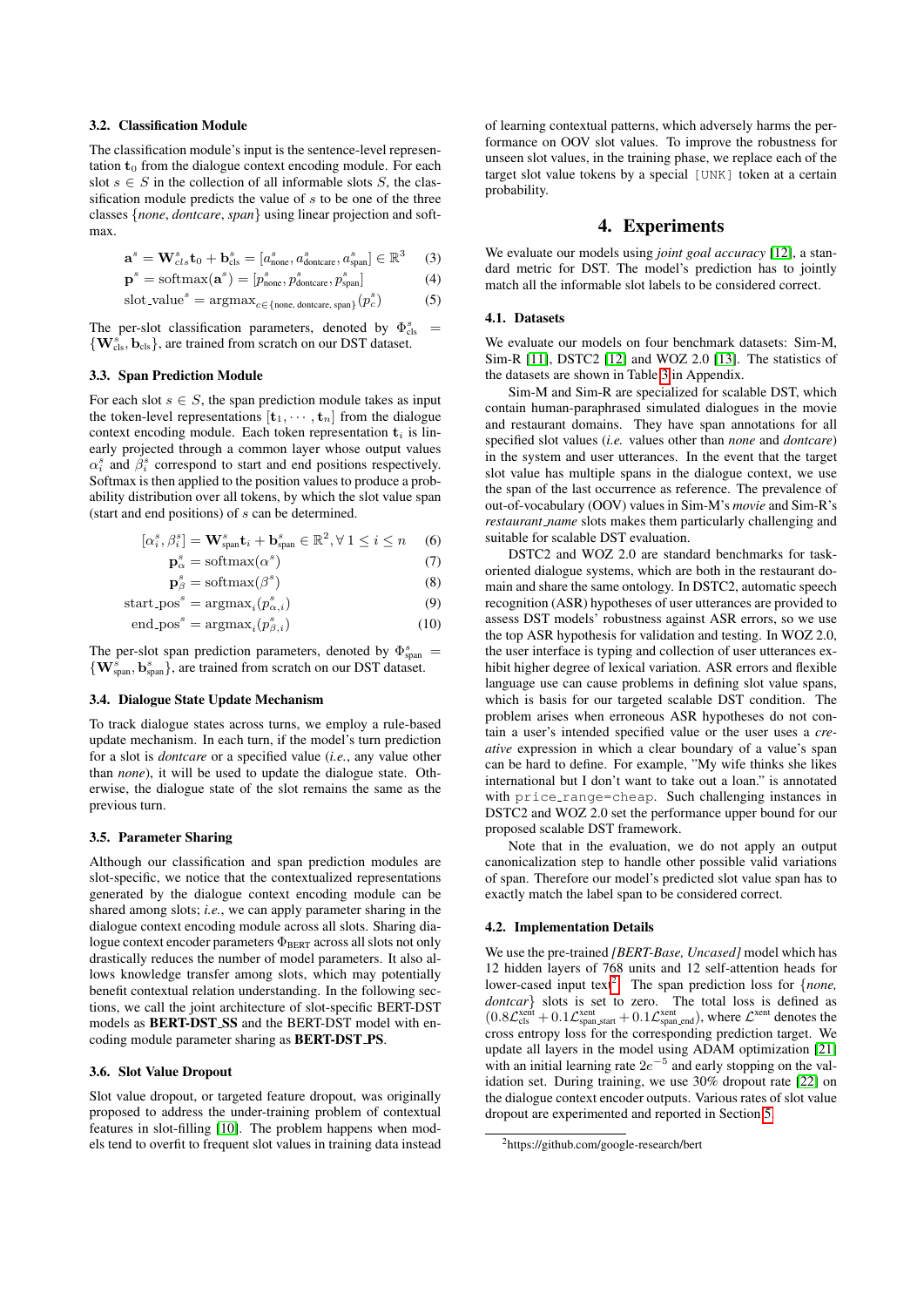<span id="page-3-1"></span>

| <b>DST</b> Models                                                       | $Sim-M$        | $Sim-R$        |
|-------------------------------------------------------------------------|----------------|----------------|
| $DST + LU$ Candidates [7]<br>$DST + Oracle$ Candidates <sup>†</sup> [5] | 50.4%<br>96.8% | 87.1%<br>94.4% |
| <b>BERT-DST_SS</b>                                                      | 71.6%          | 87.4%          |
| + slot value dropout                                                    | $76.3\%*$      | 87.6%          |
| <b>BERT-DST_PS</b>                                                      | 72.3%          | 88.6%*         |
| + slot value dropout                                                    | $80.1\%$ *     | 89.6%*         |

Table 1: *Comparison with prior approaches on Sim-M and Sim-R datasets (joint goal accuracy). \* indicates statistically significant improvement over BERT-DST model (paired sample t-test;*  $p < 0.01$ ). <sup>†</sup> indicates the corresponding model should be con*sidered as a kind of oracle because the candidates are ground truth slot-tagging labels, i.e. the targeted slot value is guaranteed to be in the candidate list and considered by DST.*

<span id="page-3-2"></span>

Figure 2: *Per-slot and joint goal accuracy of the proposed models on Sim-M and Sim-R datasets.*

## 5. Results and Discussion

<span id="page-3-0"></span>Table [1](#page-3-1) presents the performance of the proposed BERT-DST models compared to prior work on the scalable DST datasets Sim-M and Sim-R. In [\[7,](#page-4-6) [5\]](#page-4-4), the DST component scores slot values from a candidate list, which is slot tagging predictions of a jointly-trained language understanding component (*DST + LU Candidates*), or the ground truth slot tagging labels (*DST + Oracle Candidates*). We compare our proposed model with the (*DST + LU Candidates*) baseline because in practice an oracle candidate list that always contains the target slot label is rarely available. On both Sim-M and Sim-R, BERT-DST SS outperforms the baseline model. We attribute the performance gain to the effective contextualized representations obtained from the BERT dialogue encoding module. BERT-DST PS with slot value dropout achieves further statistically significant improvement over BERT-DST SS. The comparison of per-slot and joint goal accuracy of the different BERT-DST models is shown in Figure [2.](#page-3-2) We observe that it is mainly the slots with OOV values (*movie* for Sim-M and *restaurant name* for Sim-R) that benefit from the encoder parameter sharing and slot value dropout techniques. The accuracy improvement on these bottleneck slots eventually leads to gain in the joint goal accuracy.

To investigate the effect of slot value dropout, we compare the performance with different slot value dropout probabilities of BERT-DST PS on Sim-M and Sim-R datasets, as shown in Figure [3.](#page-3-3) While a proper selection of slot value dropout rate can result in slight improvement on Sim-R, the effect of slot value

<span id="page-3-4"></span>

| <b>DST</b> Models              | DSTC <sub>2</sub> | WOZ 2.0        |
|--------------------------------|-------------------|----------------|
| DST + LU Candidates [7]        | 67.0%             |                |
| $DST + n$ -gram Candidates [8] | $68.2 + 1.8\%$    |                |
| DST + Oracle Candidates [5]    | 70.3%             |                |
| Pointer Network [6]            | 72.1%             |                |
| Delex.-Based Model [2]         | 69.1%             | 70.8%          |
| Delex. + Semantic Dict. [2]    | 72.9%             | 83.7%          |
| Neural Belief Tracker [2]      | 73.4%             | 84.2%          |
| GLAD [3]                       | $74.5 + 0.2\%$    | $88.1 + 0.4\%$ |
| StateNet [4]                   | $75.5\%$          | 88.9%          |
| <b>BERT-DST PS</b>             | $69.3 + 0.4\%$    | $87.7 + 1.1\%$ |

Table 2: *Comparison with prior approaches on DSTC2 and WOZ 2.0 datasets (joint goal accuracy). We report the average and standard deviation of test set accuracy of 5 model runs with random training data shuffling and normal initialization on classification and span prediction weights.*

<span id="page-3-3"></span>

Figure 3: *Comparison of different slot value dropout probabilities of the BERT-DST PS model on Sim-M and Sim-R datasets.*

dropout is more pronounced on Sim-M. Because of the high OOV value rate of the *movie* slot (100% OOV in test set), higher slot value dropout rate can be helpful for extracting unseen slot values from contextual patterns.

Table [2](#page-3-4) presents the performance of BERT-DST with prior approaches on the standard DSTC2 and WOZ 2.0 datasets. Our work is more comparable with the top group frameworks, which are also designed for scalable DST to handle unknown ontology. The middle group of models require a predefined ontology to perform classification or scoring over a predefined set of possible slot values. On DSTC2, BERT-DST PS shows comparable performance with prior scalable DST models, although not as high as the state-of-the-art models. On WOZ 2.0, BERT-DST PS achieves competitive results with state-of-theart models, which demonstrates BERT-DST's capability in understanding sophisticated language. Note that it is not our goal to achieve state-of-the-art performance on the standard datasets. Instead, BERT-DST is tasked to handle unknown ontology and unseen slot values and does not require a separate candidate generation module.

## 6. Conclusions

We introduce BERT-DST, a scalable end-to-end dialogue state tracker to handle unknown ontology and unseen slot values. Not requiring candidate value generation, BERT-DST directly predicts slot values from the dialogue context. The key component is the BERT dialogue context encoding module which produces contextualized representations effective for extracting slot values from the contextual patterns. Empirical evaluation on Sim-M and Sim-R datasets shows the efficacy of the proposed BERT-DST model with the slot value dropout technique and encoder parameter sharing across all slots.